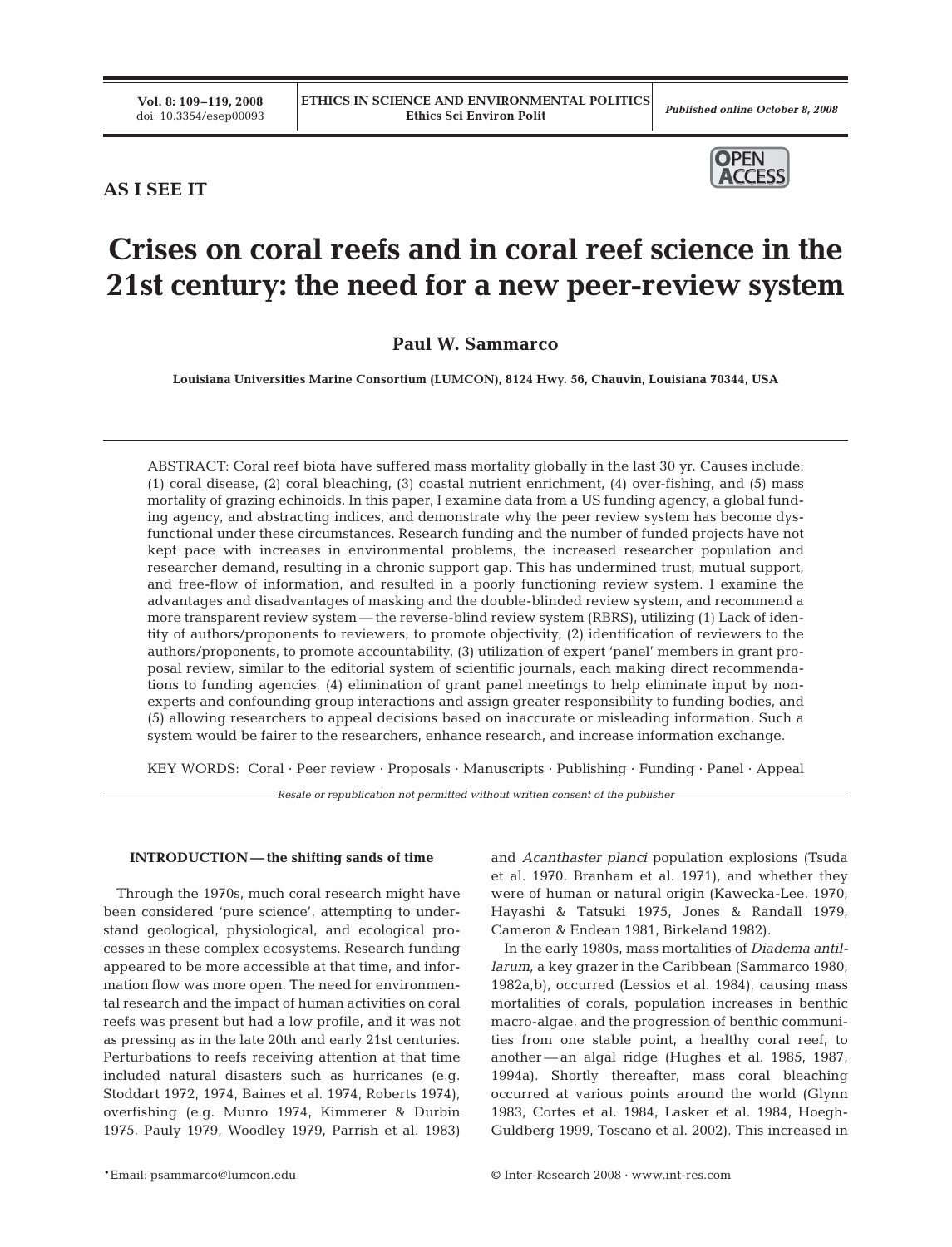frequency and intensity with time (Hughes et al. 2003, Hoegh-Guldberg 2004, Goreau & Hayes 2005, Goreau et al. 2005), in concert with El Niño Southern Oscillation (ENSO) events (Glynn & Ault 2000, Diaz et al. 2001, Carleton 2003, Dore 2005).

In the mid 1970s to the early 1980s, first reports of coral diseases emerged (Garrett & Ducklow 1975, Antonius 1976, 1981a,b, Ducklow & Mitchell 1979, Laydoo 1984). The diversity of reported diseases and their geographic distribution expanded, and diseases were reported to cause widespread coral mortality, particularly in the Caribbean (Aronson & Precht 2001, 2006, Rosenberg & Loya 2004, Weil 2004, Weil et al. 2006). With a few exceptions (Richardson, 1998, Patterson et al. 2002), most confirmed causative pathogens remain unknown (Richardson & Aronson 2002, Lafferty et al. 2004, Sutherland et al. 2004, Weil et al. 2006). Potential causes of these diseases have been widely debated, and despite the list of potential causes that have been proposed by experts in the field, little consensus has been reached on the subject (Shinn et al. 2000, Garrison et al. 2003, 2006, Griffin et al. 2003, Gochfeld et al. 2006, Jacobson 2006, Smith et al. 2006, Voss & Richardson 2006, Lesser et al. 2007, Ward et al. 2007, Couch et al. 2008). Live coral cover on many reefs decreased over the ensuing decades to low levels. For example, Gardner et al. (2003) estimate that there has been a decrease in mean coral cover at the Caribbean sites they analyzed from 50 to 10%. There was a 60% drop in live coral cover at Carysfort Reef in the Florida Keys (Dustan & Halas 1987, Dustan et al. 2001, Porter et al. 2001), while a drop of up to 44% was measured at other sites in this system (Porter et al. 1993, Ogden et al. 1994), including, in the case of *Acropora cervicornis*, a drop from 96 to 12% cover (Williams & Miller 2005). A 67% decrease was also observed in live coral cover in the Gilbert Islands (Indo-Pacific, Donner et al. 2006).

Since the beginning of the last quarter of the 20th century, environmental problems on coral reefs have grown, and questions regarding possible causes and solutions have increasingly drawn the attention of researchers. Progress in the major research areas has moved forward, but slowly, while the problems have worsened at an ever-increasing rate. Attempts to address and understand them are not keeping pace with the rush to initiate new protective regulations (Shinn 2004).

The purpose of this paper is to examine some possible reasons for the slow rate of progress in coral reef research, to address these problems, and to examine how scientists and government funding agencies may themselves have contributed to the slow rate. I use data derived from 2 research funding agencies and several abstracting indices as indicators of trends in coral reef science and their effects. I also examine review systems for research grants and the publication of scientific papers, and make recommendations for an alternate system that may be more appropriate for the field, particularly in light of today's funding climate and large researcher population.

### **FUNDING HISTORY AND THE CURRENT STATUS**

# **Research funding and number of researchers — a divergent pattern**

A database search, combined with requests to a variety of funding agencies worldwide, revealed that data on external support for coral reef research varied in their accessibility or availability. Long-term records were only readily available from the US National Science Foundation (NSF) and the World Bank. Other agencies researched, but not yielding data, included the Australian Marine Science and Technology Advisory Committee (AMSTAC), the Australian Research Council (ARC), the International Society for Reef Studies (ISRS) the US Dept. of Commerce National Oceanic and Atmospheric Administration (NOAA), the US Nature Conservancy, the UK Natural Environment Research Council (NERC), and the Deutsche Forschungsgemeinschaft (DFG).

Prior to 1975, levels of research funding appeared to be adequate for the needs of coral reef science. The number of researchers did not greatly exceed the support available. As time progressed, the number of researchers increased non-linearly, as indicated by the annual production of relevant dissertations and theses (Fig. 1a) and published scientific papers (Fig. 1b) involving coral. Two of the major causes of coral mortality within the past 25 years have been bleaching and coral disease. Research conducted on these phenomena and the number of researchers directing their attention to them also increased non-linearly (Figs. 2a,b, respectively). NSF funding for research in coral reef science, however, lagged behind the cumulative demand for such, as indicated by a similar increase but with a lower slope (Fig. 3). This delayed response in funding was mimicked by the World Bank, as indicated by the number of coral-related reports generated annually (Fig. 4) (data on annual funding from this source were too scant to be conclusive.) A non-linear increase in per-project funding by NSF did occur (Fig. 5), but the number of projects being funded increased only linearly (Fig. 6). This created an increasing gap between available resources and the number of researchers seeking funding, resulting in a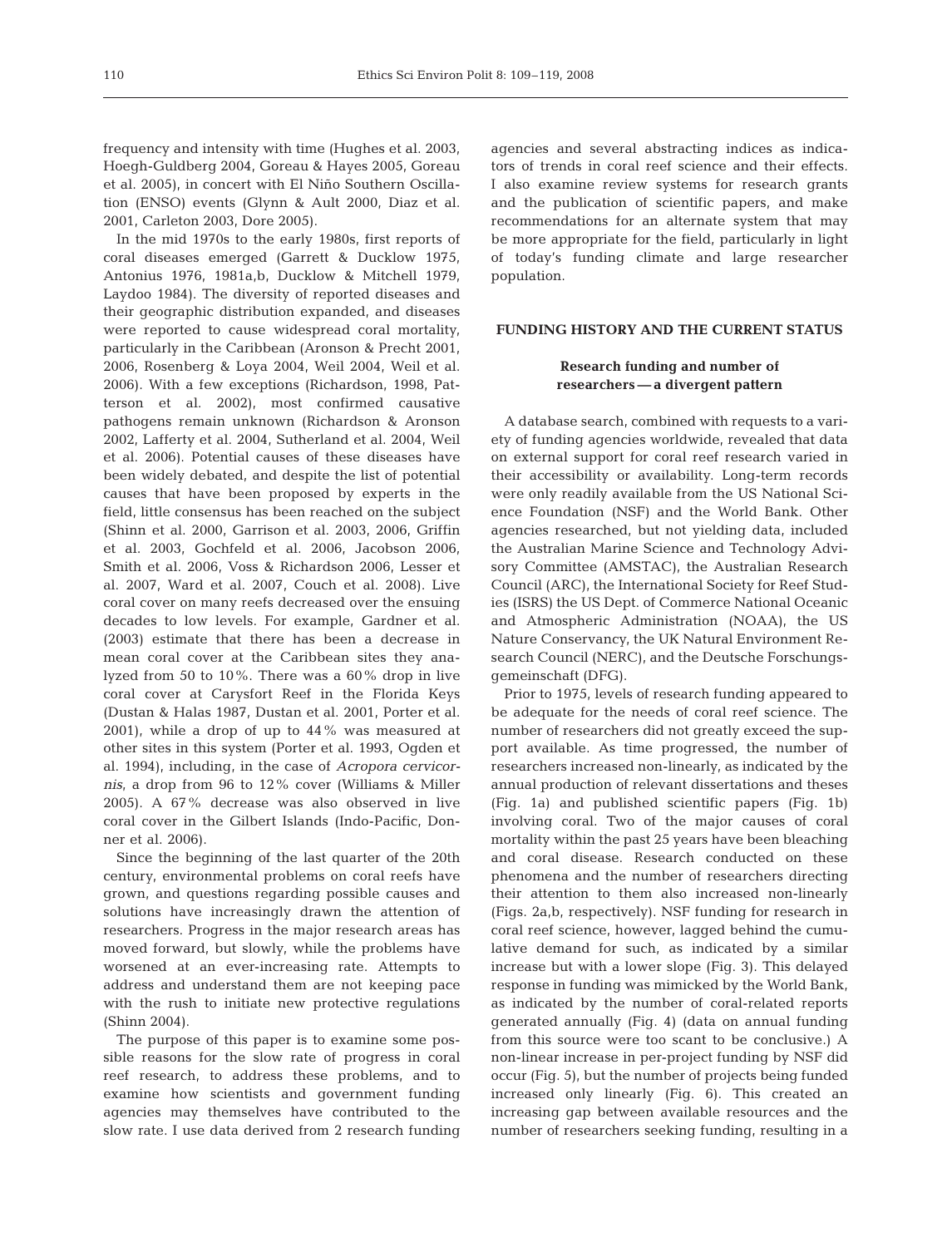

Fig. 1. (a) Number of PhD dissertations and MSc theses involving 'coral' produced per annum from 1970 to 2006. Significant increase through time (p < 0.001, 2nd degree polynomial regression,  $Y = [1.31 \times 10^5] - 133.05 X + 0.03 X^2$ ). Note the increase beginning in the mid-1970s, indicating an increase in the number of researchers in the field. Data derived from Dissertation Abstracts. (b) Number of scientific papers published in marine science regarding 'coral' from 1971 to 2006. Significant increase through time (p < 0.001, 2nd degree polynomial regression, Y =  $[2.10 \times 10^6]$  –  $[2.13 \times 10^3]$  X + 0.54 X<sup>2</sup>). Note the increase in publication frequency during the 1980s, indicating an increase in the number of researchers in the field. Data derived from CSA Illumina – Aquatic Science and Fisheries Abstracts, and Oceanic Abstracts



Fig. 2. (a) Number of scientific papers published on coral bleaching from 1971 to 2006. Significant increase through time  $(p < 0.001, 3$ rd degree polynomial regression, Y =  $[-5.36 \times 10^7] - [8.13 \times 10^4]$  X – 41.09 X<sup>2</sup> + 0.01 X<sup>3</sup>). (b) Number of scientific papers published on coral disease from 1971 to 2006. Significant increase through time (p < 0.001, 3rd degree polynomial regression, Y =  $[-5.84 \times 10^7] + [8.84 \times 10^4]$  X – 44.58 X<sup>2</sup> + 0.01 X<sup>3</sup>). (a,b) Note sharp increase in frequency of publication in the 1990s. Data derived from CSA Illumina – Aquatic Science and Fisheries Abstracts, and Oceanic Abstracts

decreasing probability of being funded. Although research funding appeared to be following an increasing trend similar to demand, this relationship disappeared when the number of scientists generating the papers referred to above was compared with the number of projects funded by the NSF since 1970 (see Fig. 6); i.e. the number of projects funded increased linearly, but that was insufficient to keep pace with the number of investigators in the field. Basic funding increased, and the per-project funding increased, but the number of projects and of investigators being supported did not. It would be interesting to know whether funding patterns in coral reef science either slowed or advanced the observed ecological trends; unfortunately, it is not possible to determine this from the available data. During this same period, the frequency and intensity of environmental problems continued to increase.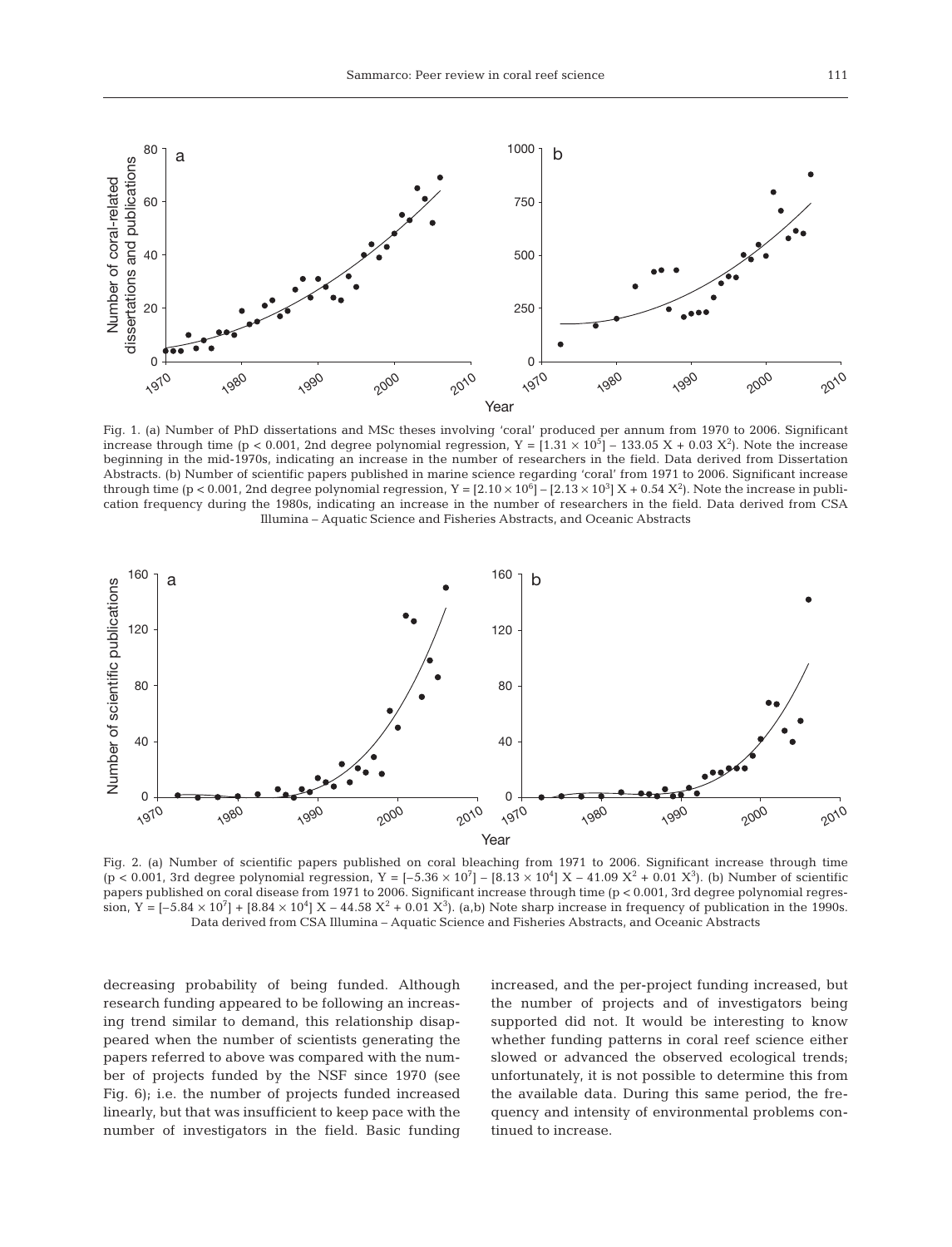

Fig. 3. Total amount of research funding (USD) allocated to projects involving 'coral' by the US National Science Foundation (NSF) from 1970 to 2007. Significant increase through time (p < 0.001, 2nd degree polynomial regression, Y =  $[7.11 \times$  $10^{10}$ ] – [7.18 × 10<sup>7</sup>] X + [1.82 × 10<sup>4</sup>] X<sup>2</sup>). Shape of curve generally tracks publication frequency, shown in Figs. 1–3, but slope is lower. Data derived from NSF archives



Fig. 4. Number of coral-related reports published by the World Bank (WB) from 1978 to 2007 as an indicator of WB funding. Significant increase through time (p < 0.001, exponential growth, single, 3-parameter analysis,  $Y = -1.76 +$  $(0.62^{[0.13X]})$ . Increase follows NSF funding trend by 5 to 10 yr. Data derived from WB archives

This situation was aggravated by a general increase in the overall scientist population. Job availability did not keep pace with demand. In addition, an increasing number of graduate students and new PhDs were being attracted to coral reef science by the increasing visibility of environmental problems on coral reefs via media publicity. Thus, the divergence between the pool of researchers and available funding was exacerbated perhaps more than in some other fields where no



Fig. 5. Funds (USD) awarded per project by the US National Science Foundation (NSF) for projects involving 'coral' from 1970 to 2007 (mean). Significant increase through time (p < 0.001, 2nd degree polynomial,  $Y = [7.67 \times 10^8] - [7.80 \times 10^5] X$  $+$  198.31  $X<sup>3</sup>$ ). Note that the function is polynomial, generally tracking the overall funding trend shown in Fig. 4. In light of Fig. 6, this indicates that an increasing number of funds are being awarded to a proportionally smaller number of projects through time, while the researcher population is increasing non-linearly



Fig. 6. Number of projects involving 'coral' funded by the US National Science Foundation (NSF) from 1970 to 2007. Significant increase through time ( $p < 0.001$ , linear regression,  $Y =$  $[-2.84 \times 10^3] + 1.44$  X). Note that the shape of the curve is linear, indicating that the number of projects is not tracking the demand for support shown in Figs. 1–4. Data derived from NSF archives

similar acute threat to the ecosystem existed. These conditions, along with a sense of urgency promoted by a highly perturbed ecosystem (see below) can create anxiety in the researcher population. This can cause a less than favorable setting for the grant proposal or manuscript review process and a negative feedback loop, in the end slowing down scientific progress.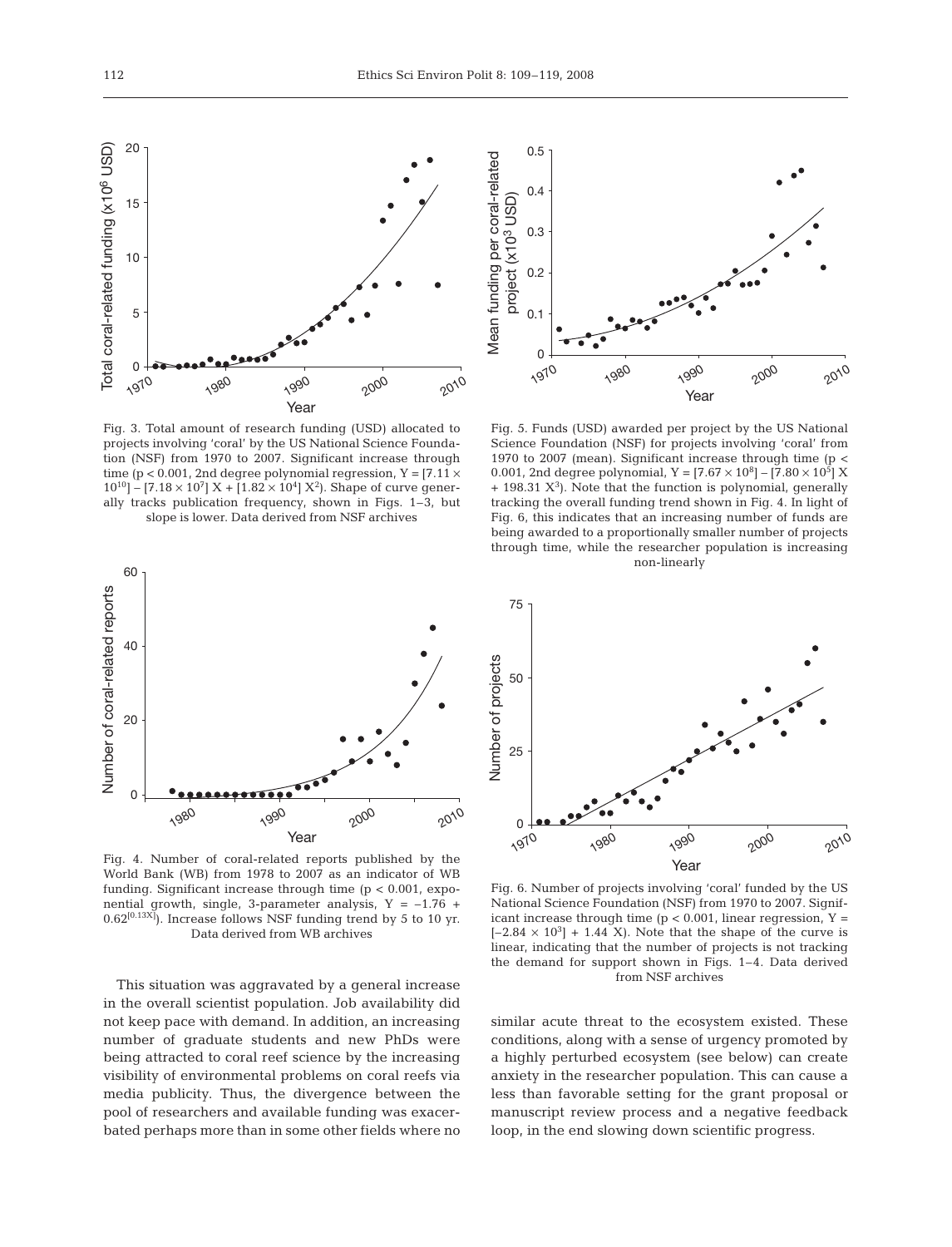Many coral reef-related jobs currently advertised on a global basis relate to management of an increasing number of preserves and sanctuaries, which is a good sign. Unfortunately, the same amount of attention is not being given to research to determine what the activities or causal factors requiring management are.

# **The sense of urgency — a confounding and exacerbating factor**

Investigators are now conducting research on a wide variety of coral reef systems that have suffered critical setbacks (Porter et al. 2001, Hoegh-Guldberg 2004). Risk (1999) contrasts this ecological crisis with 2 earlier ones — eutrophication in the Great Lakes and acid rains. He claims that these sister problems were addressed quickly and effectively, but that current problems with coral reefs have not been. A sense of urgency is creating a rush for research support through funding systems that either are not accommodating, or cannot accommodate, the demand to its full extent.

In the past, and for the most part the present, individual investigators worked within specialized fields, focusing on a single, critical issue contributing to the deterioration of reefs (e.g. disease, bleaching, nutrient enrichment, etc.), locally or regionally. The many factors causing these problems, however, are most likely not acting in isolation, but rather in concert (Sammarco 1996, Hughes & Connell 1999, Szmant 2002, Chabanet et al. 2005, Pandolfi et al. 2005, Aronson & Precht 2006, Hendee et al. 2006, Kappel 2006, Richmond et al. 2006). Thus, it is unlikely that a single-pronged approach to solving the reefs' problems could be totally effective (Sammarco 1994). The populations in this ecosystem are inter-linked, like the gears of a clock, and each environmental perturbation can move at least one of those gears. One gear moves, and many others move in synchrony, to a lesser or greater extent, depending upon the size of the gear — either in synchrony or in opposite directions. More likely, combined stressors can exert pressure until, together, they can force the system beyond some threshold whereby it moves to another stable point (Sutherland 1974, Vavrinec & McNaught 2001, Burkepile & Hay 2006, Pearse 2006, Hughes et al. 2007) from which it cannot readily rebound. Hughes et al. (1987, also see Hughes 1994a,b) cite Jamaican reefs as an example of this. The effects of these stresses are likewise linked. The effect of any stressor on one species can in turn have effects on a multitude of other species ecologically linked to the first, and this effect will be multiplied through a variety of cascading ecological processes (e.g. grazing, competition for space, biological disturbance, recruitment, etc, see Sammarco 1980, 1982a,b).

Many coral reef researchers will in private admit that obstruction of their research proposals and manuscripts occurs, particularly those in critical or controversial areas. Borrowing of concepts from proposals also occurs, as it does in many branches of science. Under the circumstances of rapid ecosystem deterioration and inadequate funding, investigators can become territorial about their concepts and work and offer non-constructive comments in their reviews; Siegelman (1991) referred to such researchers as 'assassins'. Concern about infringement on concepts, experimental designs, and results — even from conference presentations — can grow. Information flow is thus retarded. Obstruction of manuscripts submitted for publication occurs at the review level (Siegelman 1991). Work that has been completed, whether funded or not, may not get published or may be delayed. Progress, results, and ideas do not get distributed to the scientific community in a timely fashion. The purpose of a review, however, is to determine whether the science is technically sound and the results are properly reported — not to determine whether the results agree with those of the reviewer or not, or whether they serve as a potential or perceived threat to the reviewer; yet this is sometimes how reviews are approached. A review is not a vote either, it is an opinion and should offer constructive advice (S. Shumway pers. comm.).

These negative interactions tend to discourage trust within the scientific community, and solutions to ecosystem problems further evade us.

#### **PEER REVIEW SYSTEMS**

#### **Problems with the current system**

Coral reef science is, and has been for decades, a newsworthy and topical area of research, producing numerous publications. Given the above issues, however, there needs to be a fundamental change in the review process for both manuscripts submitted for publication and research grant proposals submitted for funding. This would apply to specialist journals, sections of broader journals handling this area, and funding programs specializing in this area. Although the problems discussed above are not unique to the discipline, it would appear that the review system needs to be changed for journals specializing in coral reef science. Changing the manner in which such manuscripts are handled by journals with a broader scope is a more complex problem. The new system might be applied to manuscripts only from this specialty — or to all manuscripts received, to insure equitability in the review process.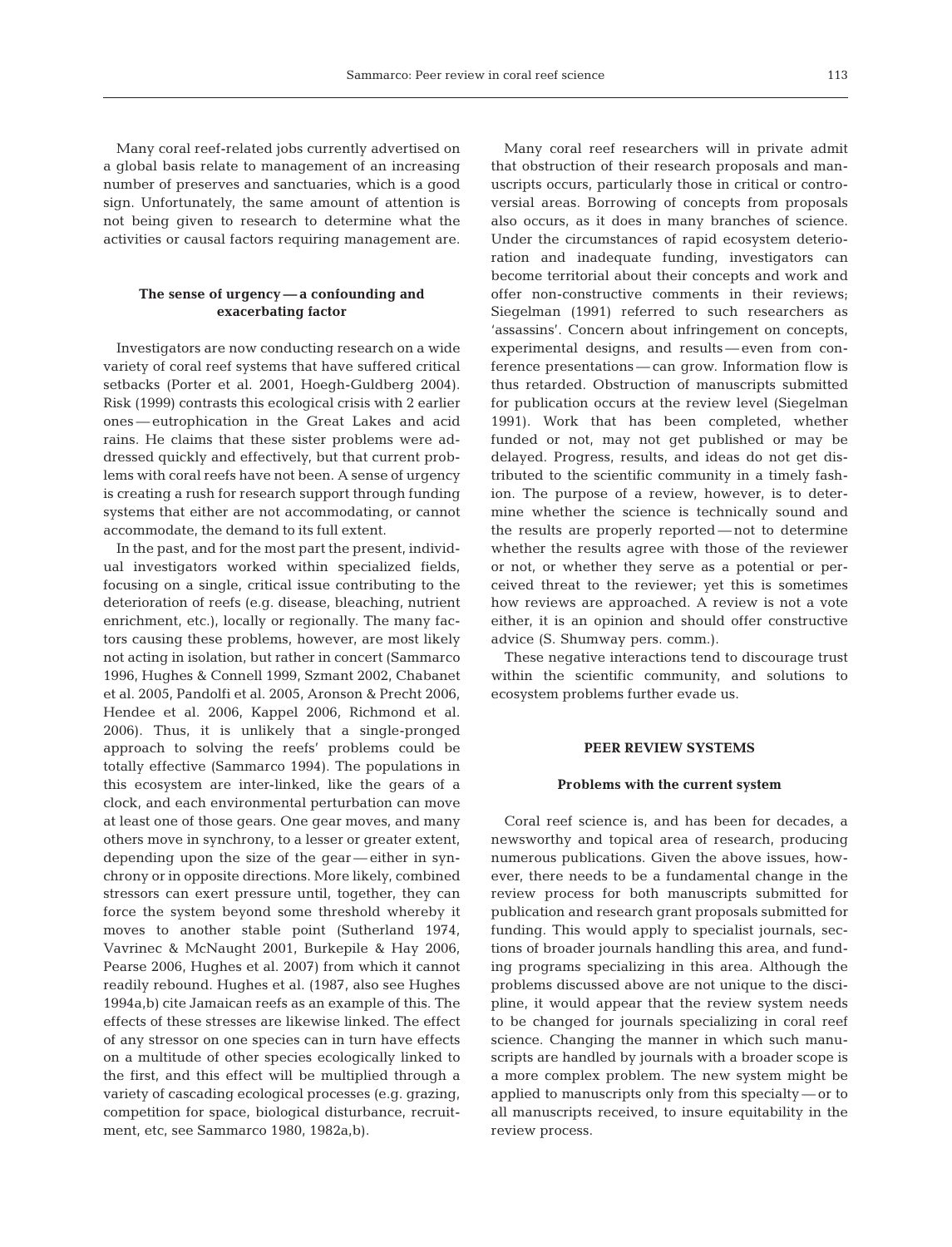The current single-blind peer review (SBPR) system, in which the author's identity is known to the reviewer, but not vice versa, has been used throughout the last half of the 20th century and worked well for many years (Lock 1985); however, it is unfortunately somewhat less effective in the 2000s. Mainguy et al. (2005) of UNESCO report that the 'SBPR[…] is the currently accepted practice. Because SBPR can be vulnerable to sexism and nepotism[…], its ethical foundations have come under criticism; the method is frequently recognized to be biased against new ideas, women, young scientists, career changers, and scholars from less prestigious universities and/or from developing countries[…]' They recommend 2 policies to eliminate such bias — double-blind peer review (DBPR) and open peer review.

#### **Alternative review systems**

#### Double-blind peer review (DBPR)

The DBPR system has been used successfully in the medical sciences for decades. Here, authors are not identified to the reviewers, and reviewers are not identified to the authors. This system has worked well and produced some interesting and unexpected side effects. For example, one study examining thousands of reviews and publications under a DBPR system revealed that acceptance of manuscripts with a female senior author increased significantly (Budden et al. 2008, also see Mainguy et al. 2005). There is also evidence that DBPR-reviewed papers were cited more often than single-blind review papers (McNutt et al. 1990, Labande & Piette 1994, Mainguy et al. 2005). A negative side effect is that the rejection rate can be higher with the double-blind (DB) system than the single-blind (SB) system, because reviewers cannot recognize the work of their friends and may mistake the work for being from competitors.

van Rooyen et al. (1998) attempted to determine whether concealing authors' identities from reviewers (blinding) and/or revealing the reviewer's identity to a co-reviewer (unmasking) affects the quality of reviews and the recommendation regarding publication. They found little difference in review quality between the masked and unmasked groups, and between the blinded and non-blinded groups. Masking did not affect recommendations regarding publication or the quality or timeliness of the reviews either. Side effects included refusal by some reviewers to participate, to avoid potentially straining collegial relationships with their peers.

On the other hand, Mainguy et al. (2005) said, 'Maintenance of trust within the international scientific community is crucial, not only for future scientific development, but also to continue the dialogue of civilizations. We believe that the current peer-review process, even though functional, can be, and should be, improved to bolster a more even playing field for all scientists. […] We propose here that DBPR is […] a reasonably fair process [and] also bears symbolic power that will go a long way to quell fears and frustrations, thereby generating a better perception of fairness and equality in global scientific funding and publishing. This will, in turn, help to keep research results more accessible for future generations.'

#### Author masked review

Justice et al. (1998) attempted to determine whether well-known authors receive less objective (poorer quality) reviews than lesser known authors. They found no significant difference in quality between masked and unmasked reviews nor was there any difference in the degree to which the review influenced the editorial decision. They also found that successfully masking the author is often difficult or impossible, depending upon the manner in which the manuscript or proposal had been constructed. In that study, manuscripts by better known authors were less likely to be successfully masked; but when manuscripts were successfully masked, review quality still did not differ. They concluded that masking reviewers to author identity does not improve review quality. The inability to mask the identity of well-known authors to reviewers may have contributed to the lack of effect.

Cho et al. (1998) found that success derived from the masking of authors' names is associated with reviewers' research experience. Using reviewers with less research and reviewing experience might increase masking success.

#### Reverse-blind peer review (RBPR)

I propose an alternate review system which might be useful under the circumstances: the reverse-blind peer review (RBPR) system, whereby the authors' identities are blinded to the reviewers, but the reviewers are required to sign their reports. The purpose would be to reduce anxiety about bias, increase accountability, and address the problem of poor review quality due to an imbalance in anonymity between reviewers and authors. One concern might be that more vulnerable junior reviewers might risk retaliation from authors if reviews are negative. Some editors argue that such would produce less than constructive reviews or even no criticism at all (S. Shumway pers.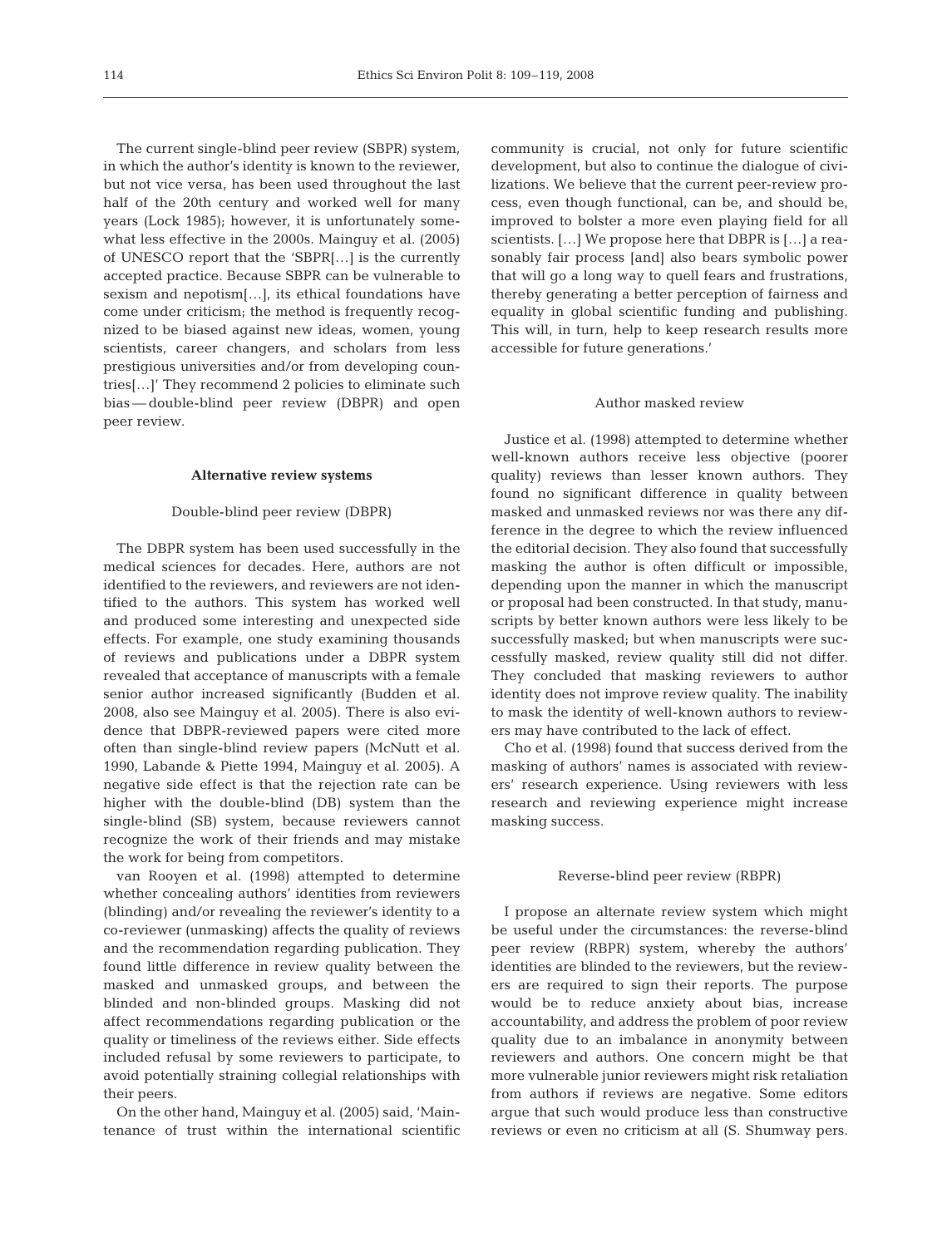comm.). Godlee et al. (1998), however, tested the effect of this system on the quality of peer review and found that reviewers who were blinded to authors' identities and signed their reviews were less likely to recommend rejection. They also found that neither blinding reviewers to the authors' names and institutions nor identifying reviewers had any effect on the detection of errors.

#### Suggestions for a new RBPR review system

A new, more appropriate RBPR review system might include the differential identification of authors, proponents, reviewers, and panel members. Smith (1997), editor of the British Medical Journal, and D. Rennie, deputy editor (West) of the Journal of the American Medical Association (JAMA), have argued that open review, whereby authors are informed of their reviewers' identities, should be used. The editors of Cardiovascular Research also felt that open review would have to happen (Fabiato 1994), and several journals now use it. Smith (1997) felt that the argument for open review is ethical — once again, for increasing accountability and putting authors and reviewers in equal positions. He also states that 'Soon, closed peer review will look as anachronistic as unsigned editorials' (Smith 1997). I suggest that

- Authors or proponents be identified to the journal or agency
- Authors/proponents and their institutions not be identified to the reviewers
- In the case of proposals, resumes remain with and be judged by an expert panel member/editor, appointed by the agency, and by the agency itself
- In the same case, the expert panel member handle no more than 5 to 10 proposals within his/her field (see below)
- Reviewers be identified to authors and proponents.

The last of these would help to promote honesty and accountability in the review, and decrease the frequency of obstruction. It would eliminate the introduction of non-constructive *ad hominem* remarks and inaccurate or misleading information into the review system that may influence the agency, potentially leading to the rejection of a manuscript or proposal on false grounds. Those who have served on such panels know that a panel can be misled, either knowingly or unconsciously. Panel members or agency representatives can be misled by misinformation because they are often not as well-versed in a given research area. Transparency would most likely also encourage cordiality in the comments, as has been shown to occur in other disciplines (Walsh et al. 2000). Improved results will follow if reviewers know they will be held accountable for their comments by both the author/proponent and the agency.

Walsh et al. (2000) found that signed reviews, although being less timely, were of higher quality, and more likely to carry a positive recommendation for publication. McNutt et al. (1990) conducted a study where reviewers were asked (but not required) to sign reviews and authors' names and institutions were blinded. They found that 43% of the reviewers signed their reviews, that blinding (non-disclosure of the author's identities) did not affect the proportion of reviewers who signed, that review quality was higher, and that there was no association between signing and review quality. They concluded that blinding improved review quality. Similarly, Fisher et al. (1994) attempted to determine whether awareness of the author's identity creates a bias in favor of authors with more previous publications. They found that the number of previous articles by the senior author was significantly negatively correlated with blinded scores and editors' decisions, but not with non-blinded scores. They also found that the number of articles by the first author was significantly negatively correlated with editors' decisions but not with blinded or non-blinded scores. The identity of the authors was guessed correctly by 46% of blinded reviewers, mostly due to self-citations by the author and the reviewer's knowledge of their work. They concluded that blinded reviewers and editors in this study gave better scores to authors with more previous articles, that blinded reviewers may provide more unbiased reviews, and that non-blinded reviewers may be affected by various types of bias.

Labande & Piette (1994) conducted a study to determine whether articles processed via a blinded peer review system receive either significantly more or fewer citations than those derived from a non-blinded system. They found that articles published in journals using blinded peer review were cited significantly more than articles published using a non-blinded sytem. Non-blinded peer review apparently suffers from type I error, i.e. publication of more papers that should not have been published, than do journals using blinded peer review.

# **DECISIONS ON FUNDING**

# **Independent panel members as 'editors' and elimination of panel meetings**

With respect to research funding, I question the need for panel meetings. The award of funding to support research (or, for that matter, the publication of a manuscript) is a matter between the agency (or the journal)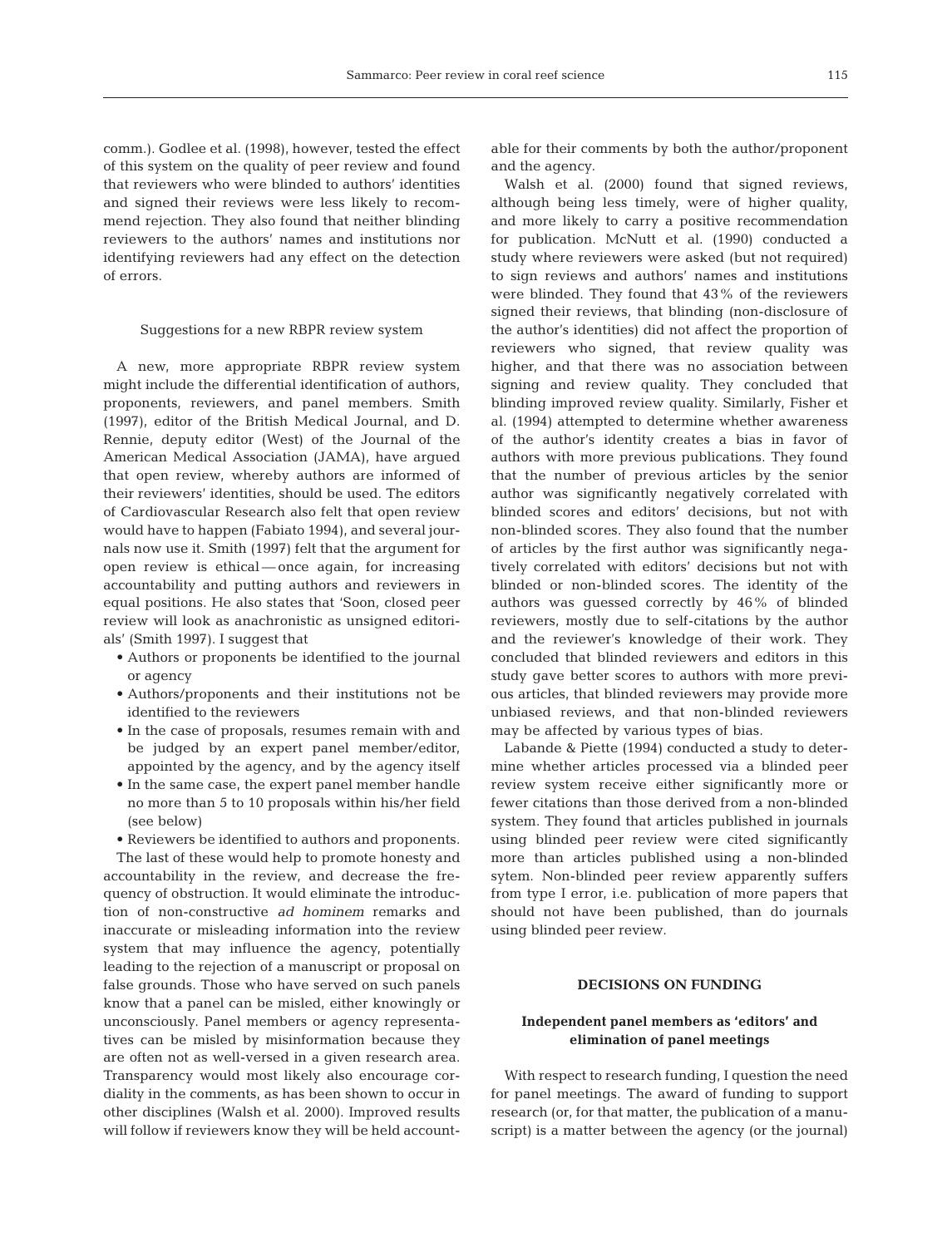and the proponent. The role of panels is that of an intermediate group that helps the agency to make decisions, but also insulates it from some of the responsibility regarding decision-making; but as a group, they can sometimes cloud issues and recommendations made by the reviewers. It is difficult for panel members to devote their full attention to each of the proposals presented to them, particularly if the number under consideration is high (on the order or hundreds) and if members are assigned reporting tasks with short deadlines within the meeting. In addition, there are inter-personal and group dynamics that occur within panels that can confound the decision-making process.

A more efficient model would be one similar to that of the journal editorial system

- One to 3 individuals chosen by the funding agency would handle a subset of proposals in his/her area of expertise and have them externally reviewed. The proposals would be processed in the same manner as manuscripts submitted for publication
- The panel member and the reviewers would be identified to authors/proponents, to promote accountability and decrease the probability of conflict of interest
- This panel member would make recommendations directly to the agency
- There would be no panel meeting to discuss the whole spectrum of submitted proposals and their reviews. This would eliminate any potential confounding interactions resulting from discussions between people lacking the specific expertise required to assess the proposals. Although it is possible that constructive information can be contributed by non-experts, I believe from experience that confounding information is more frequent
- The agency representatives would make the final decision on funding for a given proposal. This will return greater responsibility to the agency for their decisions. Panel membership would be completely rotated approximately every 3 yr, replacing one third of the membership annually to promote continuity and the retention of 'corporate memory' within the system. Permanent panels are not recommended; nor is total annual rotation of members.

#### **Funding high-risk science**

Panels do not always support the most innovative proposed research, particularly when overwhelmed with a large number of proposals. Cutting-edge proposals are often deemed 'too risky' and are prone to being dismissed. Those proposals that are 'tried and true', following known, well-tread paths and offering

much preliminary data receive high ratings and are often regarded as 'sure bets' with guaranteed results, receiving high recommendations for funding.

However, some funds should be set aside to support well-founded, cutting-edge, higher risk proposals, provided that they are based on solid science and show great promise, despite the absence of extensive preliminary data. Such projects should be acceptable to the agencies in order to move our understanding of causative factors of coral reef decline forward as rapidly as possible.

#### **Appeals**

In any system requiring judgment, accountability is critical. In the case of rejection, the proponents should have the right to appeal the decision of the agency. They should also be permitted the right of rebuttal and to personally address agency representatives, panel members, and the reviewers, if necessary. For example, in Australia during the early 1980s, AMSTAC was responsible for making recommendations for funding marine science research. Proponents were sometimes invited to meet with the committee personally to address questions raised by the reviewers. This allowed proponents to help insure the accuracy of the information received by the committee, and opened the proposal to further discussion and review. The system is still used successfully today by the Australian Research Council (ARC), but only in a limited number of cases where large-scale funding is under consideration. Such a system could conceivably create a burden for the funding agency, but the mere availability of such an option to proponents might help to insure more accurate reviewing and justifiable decision-making.

#### **CONCLUSIONS**

For both proposals and manuscripts in coral reef science, information flow needs to increase. If obstruction of publications or proposals is occurring, it must be eliminated. Science cannot progress if the experiments are not performed, or the results do not reach the scientific community for debate or verification. Science generally progresses in small steps. If any of those steps are eliminated or stalled, overall progress is impeded. The adage still holds: 'We stand on the shoulders of those who came before us'. In our own climb, if we remove any of the shoulders of our colleagues when such is unmerited, it becomes more difficult to reach the objectives we have defined for ourselves. We must learn from each other's successes as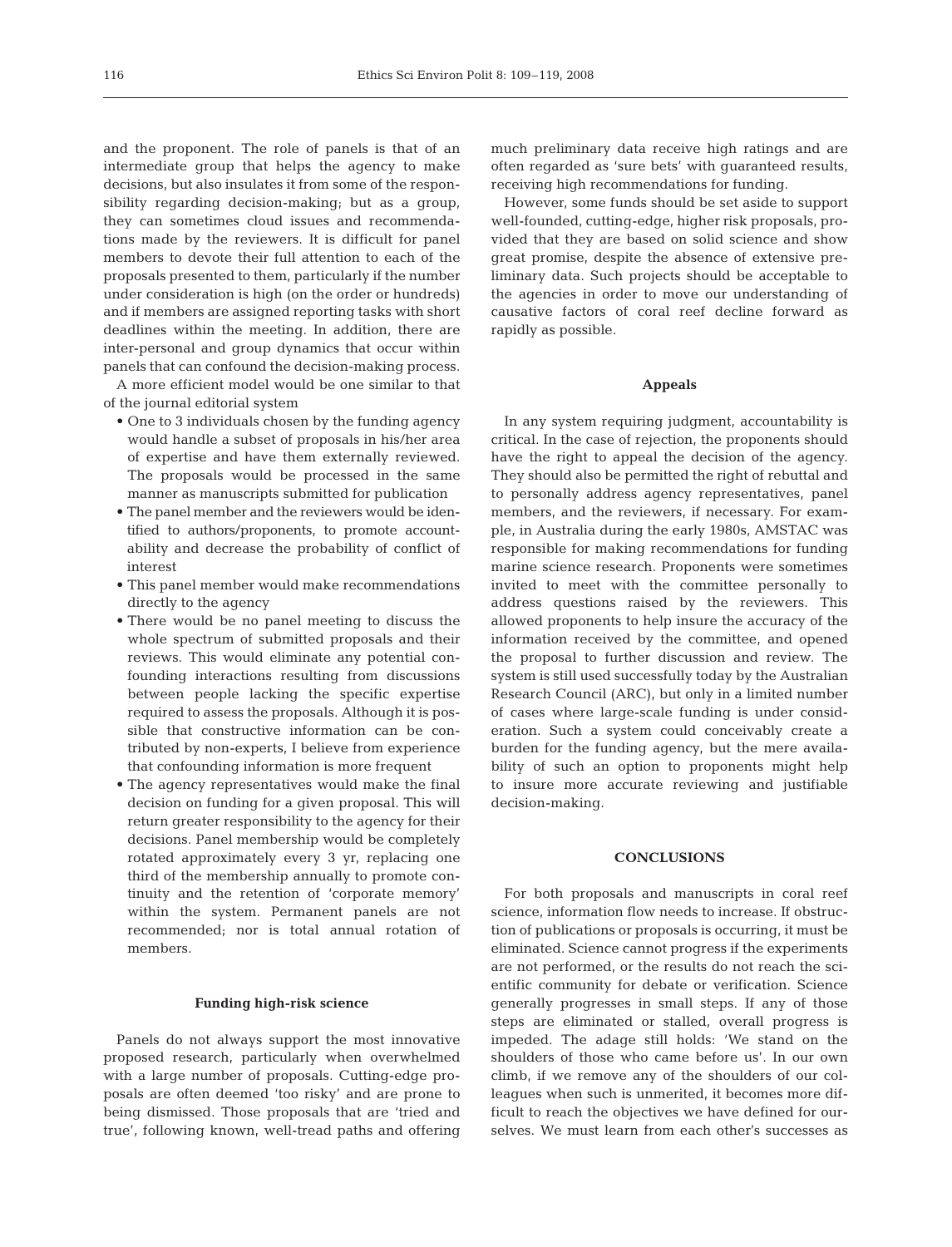in this ecosystem makes it unlikely that any one scientist will provide the ultimate answers to the reefs' problems. We need to mature as a scientific community and work together if we truly care about seeing our ecosystem survive this century.

#### LITERATURE CITED

- Antonius A (1976) Diseased corals: reef destruction. Umschau in Wissenschaft und Technik 76:493–494
- Antonius A (1981a) The 'band' diseases in coral reefs. In: Gomez ED, Birkeland CE, Buddemeier RW, Johannes RE, Marsh JA Jr, Tsuda RT (eds) The reef and man. Proc 4th Int Coral Reef Symp, Manila 2:7–14
- Antonius A (1981b) Coral reef pathology: a review. In: Gomez ED, Birkeland CE, Buddemeier RW, Johannes RE, Marsh JA Jr, Tsuda RT (eds) The reef and man. Proc 4th Int Coral Reef Symp, Manila 2:3–6
- ▶ Aronson RB, Precht WF (2001) White-band disease and the changing face of Caribbean coral reefs. Hydrobiologia 460:25–38
- ► Aronson RB, Precht WF (2006) Conservation, precaution, and Caribbean reefs. Coral Reefs 25:441–450
	- Baines GBK, Beveridge PJ, Maragos JE (1974) Storms and island building at Funafuti Atoll, Ellice Islands. Proc Second Int Symp on Coral Reefs, Vol 2, p 485–496
- ► Birkeland C (1982) Terrestrial runoff as a cause of outbreaks of *Acanthaster planci* (Echinodermata: Asteroidea). Mar Biol 69:175–185
	- Branham JM, Reed SA, Bailey JM, Caperon J (1971) Coraleating sea stars *Acanthaster planci* in Hawaii. Science 172:1155–1157
- ► Budden AE, Tregenza T, Aarssen LW, Koricheva J, Leimu R, 6 Lortie CJ (2008) Double-blind review favours increased representation of female authors. Trends Ecol Evol 23:4–6
- ▶ Burkepile DE, Hay ME (2006) Herbivore vs. nutrient control of marine primary producers: context-dependent effects. Ecology 87:3128–3139
	- Cameron AM, Endean R (1981) Renewed population outbreaks of a rare and specialized carnivore (the starfish *Acanthaster planci*) in a complex high-diversity system (the Great Barrier Reef). In: Gomez ED, Birkeland CE, Buddenmeier RW, Johannes RE, Marsh JA Jr, Tsuda RT Manila 2:593–596
- ► Carleton AM (2003) Atmospheric teleconnections involving the Southern Ocean. J Geophys Res C 108:8080
	- Chabanet P, Adjeroud M, Andrefouet S, Bozec JM, Ferraris J, Garcia-Charton J, Schrimm M (2005) Human-induced physical disturbances and their indicators on coral reef habitats: A multi-scale approach. Aquat Living Resour 18: 215–230
- ► Cho A, Justice AC, Winker MA, Berlin JA and others (1998) Masking author identity in peer review: What factors influence masking success? J Am Med Assoc 280: 243–245
	- Cortes J, Murillo MM, Guzman HM, Acuna J (1984) Loss of zooxanthellae and death of corals and other reef organisms on the Caribbean and Pacific coasts of Costa Rica (SPA). Rev Biol Trop 32:227–231
	- Couch CS, Mydlarz LD, Harvell CD, Douglas NO (2008) Variation in measures of immunocompetence of the sea fan coral, *Gorgonia ventilina*, in the Florida Keys. Mar Biol 155:281–292
- well as each other's mistakes. The complexity of issues > Diaz HF, Hoerling MP, Eischeid JK (2001) ENSO variability, teleconnections and climate change. Int J Climatol 21: 1845–1862
	- Donner S, Kirata T, Vieux C (2006) The 2004 coral bleaching in the Gilbert Islands: Connecting satellite prediction and coral cover surveys. EOS Trans Am Geophys Union 87, Ocean Sci Meet Suppl, Abstract OS14E–01
	- ► Dore MHI (2005) Climate change and changes in global precipitation patterns: What do we know? Environ Int 31: 1167–1181
	- ► Ducklow HW, Mitchell R (1979) Observations on naturally and artificially diseased tropical corals: a scanning electron microscope study. Microb Ecol 5:215–223
	- ► Dustan P, Halas JC (1987) Changes in the reef-coral community of Carysfort Reef, Key Largo, Florida: 1974–1982. Coral Reefs 6:91–106
	- ► Dustan P, Dobson E, Nelson G (2001) Landsat thematic mapper: Detection of shifts in community composition of coral reefs. Conserv Biol 15:892–902
	- ► Fabiato A (1994) Anonymity of reviewers. Cardiovasc Res 28:1134–1139
	- ► Fisher M, Friedman SB, Strauss B (1994) The effects of blinding on acceptance of research papers by peer review. J Am Med Assoc 272:143–146
	- ► Gardner TA, Cote IM, Gill JA, Grant A, Watkinson AR (2003) Long-term region-wide declines in Caribbean corals. Science 301:958–960
	- ▶ Garrett T, Ducklow H (1975) Coral diseases in Bermuda. Nature 253:349–350
	- ► Garrison VH, Shinn EA, Foreman WT, Griffin DW and others (2003) African and Asian dust: from desert soils to coral reefs. Bioscience 53:469–480
		- Garrison VH, Kellogg CA, Carr RS, Foreman WT and others (2006) Do persistent organic pollutants, metals, and microbes transported with African dust contribute to disease on coral reefs? EOS Trans Am Geophys Union 87, Ocean Sci Meet Suppl, Abstract OS24L–01
		- Glynn PW (1983) Extensive 'bleaching' and death of reef corals on the Pacific coast of Panama. Environ Conserv 10:149–154
	- ► Glynn PW, Ault JS (2000) A biogeographic analysis and review of the far eastern Pacific coral reef region. Coral Reefs 19:1–23
		- Gochfeld D, Miller J, Olson JB (2006) Variability in susceptibility and response to dark spot syndrome in *Siderastrea siderea.* EOS Trans Am Geophys Union 87, Ocean Sci Meet Suppl, Abstract OS26G–15
	- (eds) The reef and man. Proc 4th Int Coral Reef Symp, Godlee F, Gale CR, Martyn CN (1998) Effect on the quality of ➤peer review of blinding reviewers and asking them to sign their reports: a randomized control trial. J Am Med Assoc 280:237–240
		- Goreau TJF, Hayes RL (2005) Global coral reef bleaching and sea surface temperature trends from satellite-derived hotspot analysis. World Resour Rev 17:254–293
		- Goreau TJ, Hayes RL, McAlllister D (2005) Regional patterns of sea surface temperature rise: implications for global ocean circulation change and the future of coral reefs and fisheries. World Resour Rev 17:350–374
		- Griffin DW, Kellogg CA, Garrison VH, Shinn EA (2003) The global transport of dust. Am Sci 90:228–235
		- Hayashi K, Tatsuki T (1975) *Acanthaster planci* plague in Japan. Bull Mar Parks Res Stn 56:10–13
		- Hendee JC, Florit L, Jankulak M, Stabenau ER (2006) Integrating *in situ*, satellite and other data sources for marine protected area decision support and coral reef research. EOS Trans Am Geophys Union 87, Ocean Sci Meet Suppl, Abstract OS13E–06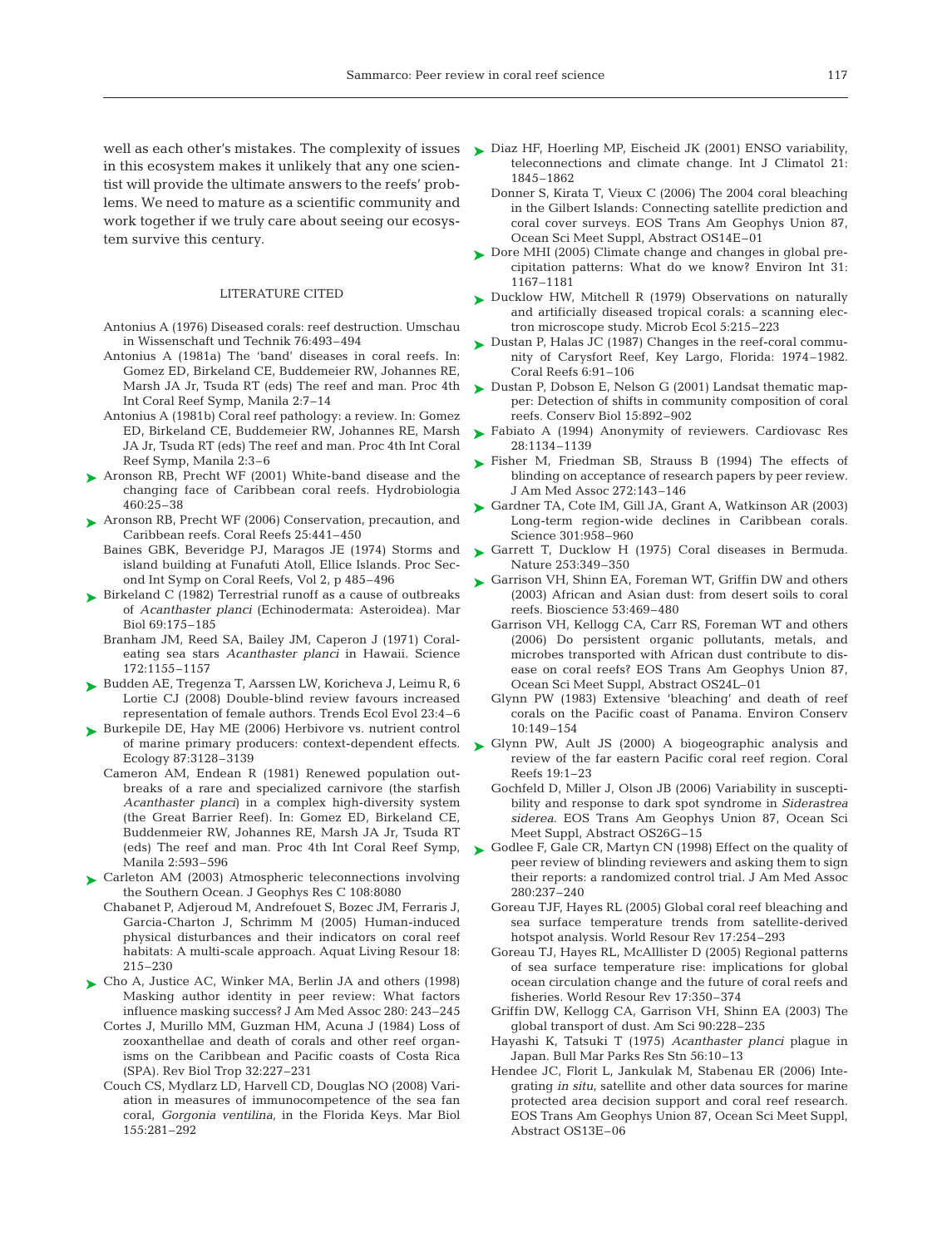- ► Hoegh-Guldberg O (1999) Climate change, coral bleaching, and the future of the world's coral reefs. Mar Freshw Res 50:839–866
	- Hoegh-Guldberg O (2004) Coral reefs in a century of rapid environmental change. Symbiosis 37:1–31
- ► Hughes TP (1994a) Catastrophes, phase shifts, and largescale degradation of a Caribbean coral reef. Science 265:1547–1551
	- Hughes TP (1994b) Coral reef degradation: a long-term study of human and natural impacts. In: Ginsburg, RN (ed) Colloquium on global aspects of coral reefs: health, hazards and history. Symp Proc, Miami, FL, p 208–213
	- Hughes TP, Connell JH (1999) Multiple stressors on coral reefs: A long-term perspective. Limnol Oceanogr 44:932–940
	- Hughes TP, Keller BD, Jackson JBC, Boyle MJ (1985) Mass mortality of the echinoid *Diadema antillarum* Philippi in Jamaica. Bull Mar Sci 36:377–384
- ► Hughes TP, Reed DC, Boyle MJ (1987) Herbivory on coral reefs: community structure following mass mortalities of sea urchins. J Exp Mar Biol Ecol 113:39–59
- ► Hughes TP, Baird AH, Bellwood DR, Card M and others (2003) Climate change, human impacts, and the resilience of coral reefs. Science 301:929–933
- ► Hughes TP, Rodrigues MJ, Gellwood DR, Ceccarelli D and others (2007) Phase shifts, herbivory, and the resilience of coral reefs to climate change. Curr Biol 17:360–365
	- Jacobson DM (2006) Fine-scale temporal and spatial dynamics of a Marshall Islands coral disease outbreak: Evidence for temperature forcing. EOS Trans Am Geophys Union 87 Ocean Sci Meet Suppl, OS46N–20
	- Jones RS, Randall RH (1979) A study of biological impact caused by natural and man-induced changes on a tropical reef. Tech Rep Univ Guam Mar Lab, no 7
- ► Justice AC, Cho MK, Winker MA, Berlin JA and others (1998) Does masking author identity improve peer review quality? A randomized controlled trial. J Am Med Assoc 280:240–242
	- Kappel CV (2006) Threats to marine biodiversity and considerations for its conservation: from species to seascapes. PhD dissertation, Stanford University, Palo Alto, CA
	- Kawecka-Lee H (1970) Kozmar Pacyfiku (The Pacific nightmare). Przegl Zool 14:402–403
	- Kimmerer WJ, Durbin WW Jr (1975) The potential for additional marine conservation districts on Oahu and Hawaii. Sea Grant Tech Rep, Hawaii Univ, no. 76–03
- ► Laband DN, Piette MJ (1994) A citation analysis of the impact of blinded peer review. J Am Med Assoc 272:147–149
- ► Lafferty KD, Porter JW, Ford SE (2004) Are diseases increasing in the ocean? Annu Rev Ecol Evol Syst 35:31–54
- ► Lasker HR, Peters EC, Coffroth MA (1984) Bleaching of reef coelenterates in the San Blas Islands, Panama. Coral Reefs 3:183–190
	- Laydoo R (1984) Inference of a 'white band' epidemic in the elkhorn coral, *Acropora palmata*, population in Tobago, West Indies. Proc Assoc Isl Mar Lab Carib, 18th meeting, Abstract
- ► Lesser MP, Bythell JC, Gates RD, Johnstone RW, Hoegh-Guldberg O (2007) Are infectious diseases really killing corals? Alternative interpretations of the experimental and ecological data. J Exp Mar Biol Ecol 346:36–44
- ► Lessios HA, Cubit JD, Robertson DR, Shulman MJ, Parker MR, Garrity SD, Levings SC (1984) Mass mortality of *Diadema antillarum* on the Caribbean coast of Panama. Coral Reefs 3:173–182
	- Lock S (1985) A difficult balance: editorial peer review in medicine. Nutfield Provincial Hospitals Trust, London
- ► Mainguy G, Motamedi MR, Mietchen D (2005) Peer review the newcomers' perspective. PLoS Biol 3:e326
- ► McNutt RA, Evans AT, Fletcher RH, Fletcher SW (1990) The effects of blinding on the quality of peer review. A randomized trial. J Am Med Assoc 263:1371–1376
	- Munro JL (1974) The biology, ecology, exploitation and management of Caribbean reef fishes. Scientif. Rep. of the ODA/UWI Fisheries Ecology Res. Project: 1969–1973. Part 5. The biology, ecology and bionomics of Caribbean reef fishes. Summary of biological and ecological data pertaining to Caribbean reef fishes. Res Rep Zool Dept. Univ West Indies, No 3(Pt. 5m)
	- Ogden JC, Porter JW, Smith NP, Szmant AM, Jaap WC, Forcucci D (1994) A long-term interdisciplinary study of the Florida Keys seascape. Bull Mar Sci 54:1059–1071
- ► Pandolfi JM, Jackson JBC, Baron N, Bradbury RH and others (2005) Are US coral reefs on the slippery slope to slime? Science 307:1725–1726
	- Parrish JD, Hayes TA, Hourigan TF, Walsh DJ (1983) Assessing effects of small-scale reef fisheries: an island example. 17th Meet Assoc Island Mar Laboratories Caribbean, Miami, FL
- ► Patterson KL, Porter JW, Ritchie KB, Polson SW and others (2002) The etiology of white pox, a lethal disease of the Caribbean elkhorn coral, *Acropora palmata.* Proc Natl Acad Sci USA 99:8725–8730
	- Pauly D (1979) Theory and management of tropical multi-species stocks: a review, with emphasis on the Southeast Asian demersal fisheries. ICLARM Stud Rev No. 1
- ▶ Pearse JS (2006) Ecological role of purple sea urchins. Science 314:940–941
	- Porter JW, Meier OW, Walton Smith FG (1993) Quantification of loss and change in Floridian reef coral populations. In Global aspects of coral reefs: health, hazards, and history. University of Miami, Miami Press, Miami, p M22–M28
- Porter JW, Dustan P, Jaap WC, Patterson KL and others (2001) Patterns of spread of coral disease in the Florida Keys. Hydrobiologia 460:1–24 ➤
- ► Richardson LL (1998) Coral diseases: What is really known? Trends Ecol Evol 13:438–443
	- Richardson LL, Aronson RB (2002) Infectious diseases of reef corals. Proc Ninth Int Coral Reef Symp, Bali, Oct 2000, Vol 2, p 1225–1230
	- Richmond RH, Ostrander GK, Downs C (2006) Identifying and measuring sub-lethal effects of multiple stressors on corals and coral reefs. EOS Trans Am Geophys Union 87, Ocean Sci Meet Suppl, Abstract OS24L–05
- ▶ Risk MJ (1999) Paradise lost: how marine science failed the world's coral reefs. Mar Freshw Res 50:831–837
	- Roberts HH (1974). Variability of reefs with regard to changes in wave power around an island. Proc 2nd Int Coral Reef Symp, Vol 2
	- Rosenberg E, Loya Y (2004) Coral health and disease. Springer, New York
- Sammarco PW (1980) *Diadema* and its relationship to coral spat mortality: grazing, competition, and biological disturbance. J Exp Mar Biol Ecol 45:245–272 ➤
- ► Sammarco PW (1982a) Grazing by *Diadema* and its effects on algal community structure: diversity and grazing pressure. J Exp Mar Biol Ecol 65:83–105
- ► Sammarco PW (1982b) Echinoid grazing as a structuring force in coral communities: whole reef manipulations. J Exp Mar Biol Ecol 61:31–55
	- Sammarco PW (1994) The multiple-team approach to scientific problem solving: an effective paradigm. In: Sammarco PW, Heron ML (eds) The bio-physics of marine larval dispersal. Am Geophys Union, Wash DC, p 1–4